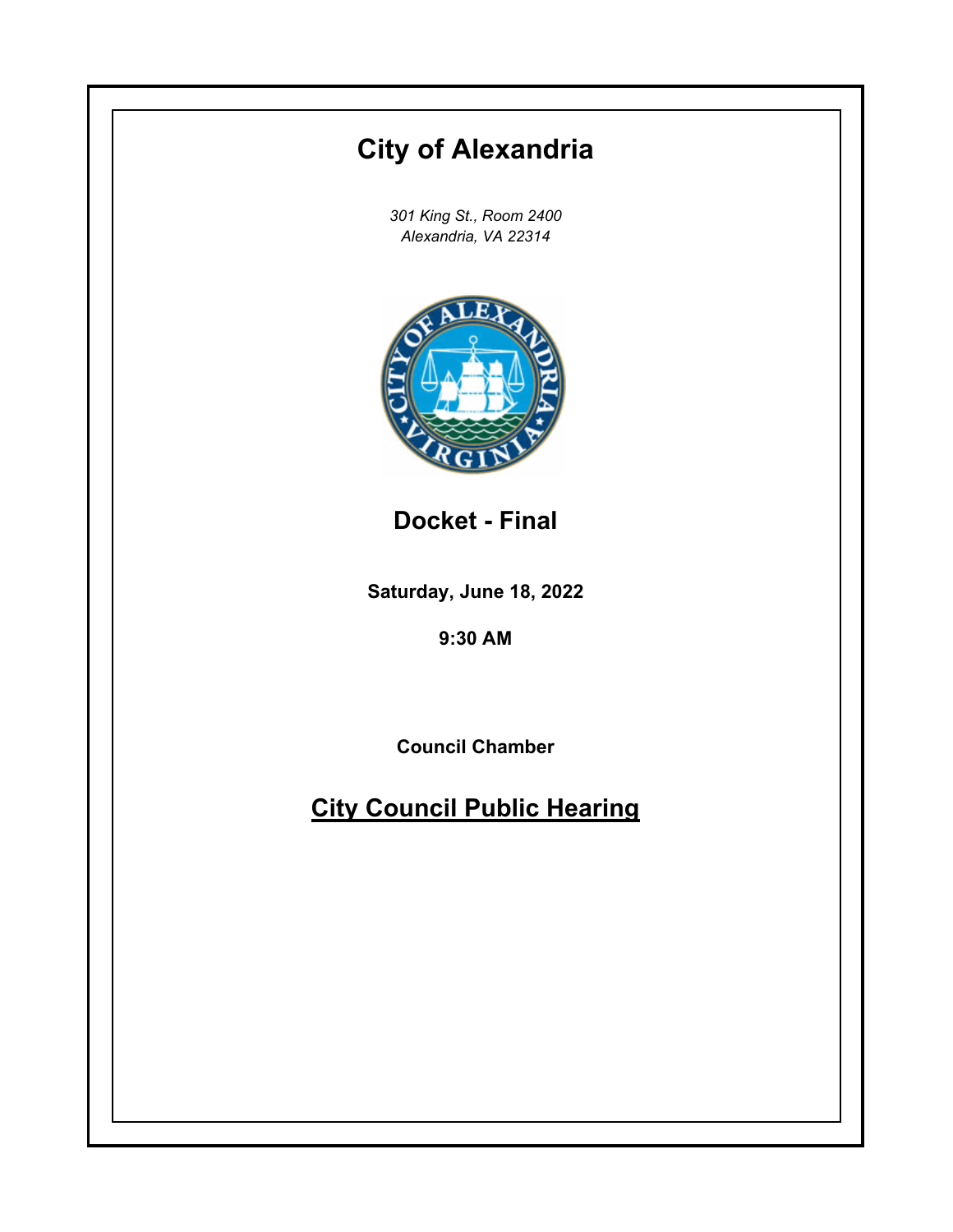**The June 18, 2022 Public Hearing Meeting of the Alexandria City Council is being held in the Council Chamber (301 King Street, Alexandria, Virginia, 22314) and electronically. Members of City Council and staff are participating either in-person or from a remote location through video conference call on Zoom webinar. The meeting can be accessed by government channel 70, streaming on the City's website, and can be accessed via Zoom by the following link:**

**Registration: https://zoom.us/webinar/register/WN\_t6Dj\_yvRTyuf1vhWPJyxZA Webinar ID: 990 9589 6474 Webinar Passcode: 501291 Dial-in number: 301-715-8592**

**If you use the Zoom webinar application, please be sure you have updated the application to the latest version for the best results. If you are unable to access the Zoom webinar, please use the Dial-In number to access the meeting.**

**\*\*\*PLEASE LOG-IN EARLY IF POSSIBLE\*\*\***

**Links:**

**Meeting Agenda and Live Webcast**

**The meeting will be webcast live and video and audio recordings will be available a few days after the meeting.**

### **Zoom Registration Form**

**If you wish to use Zoom to watch the meeting or to address Council, you must register first. Those wishing to address Council should also submit a Speaker's Form using the link below.**

**Speaker's Form https://survey.alexandriava.gov/s3/2020-VIRTUAL-City-Council-Speakers-Form**

**Those wishing to address Council should submit a Speaker's Form (see above).**

**Submission of written statements is encouraged. Please sign up after the docket is created and posted and you are able to verify the meeting date on the City's website. If the docket is not posted, you will have to return at a later date to complete the speaker's form in order to speak at a Council meeting.**

**Public Comment will be received at this meeting.**

**All persons wishing to speak before City Council must complete a Speaker's Form. If You have prepared statement or a written comments for the record you may email it**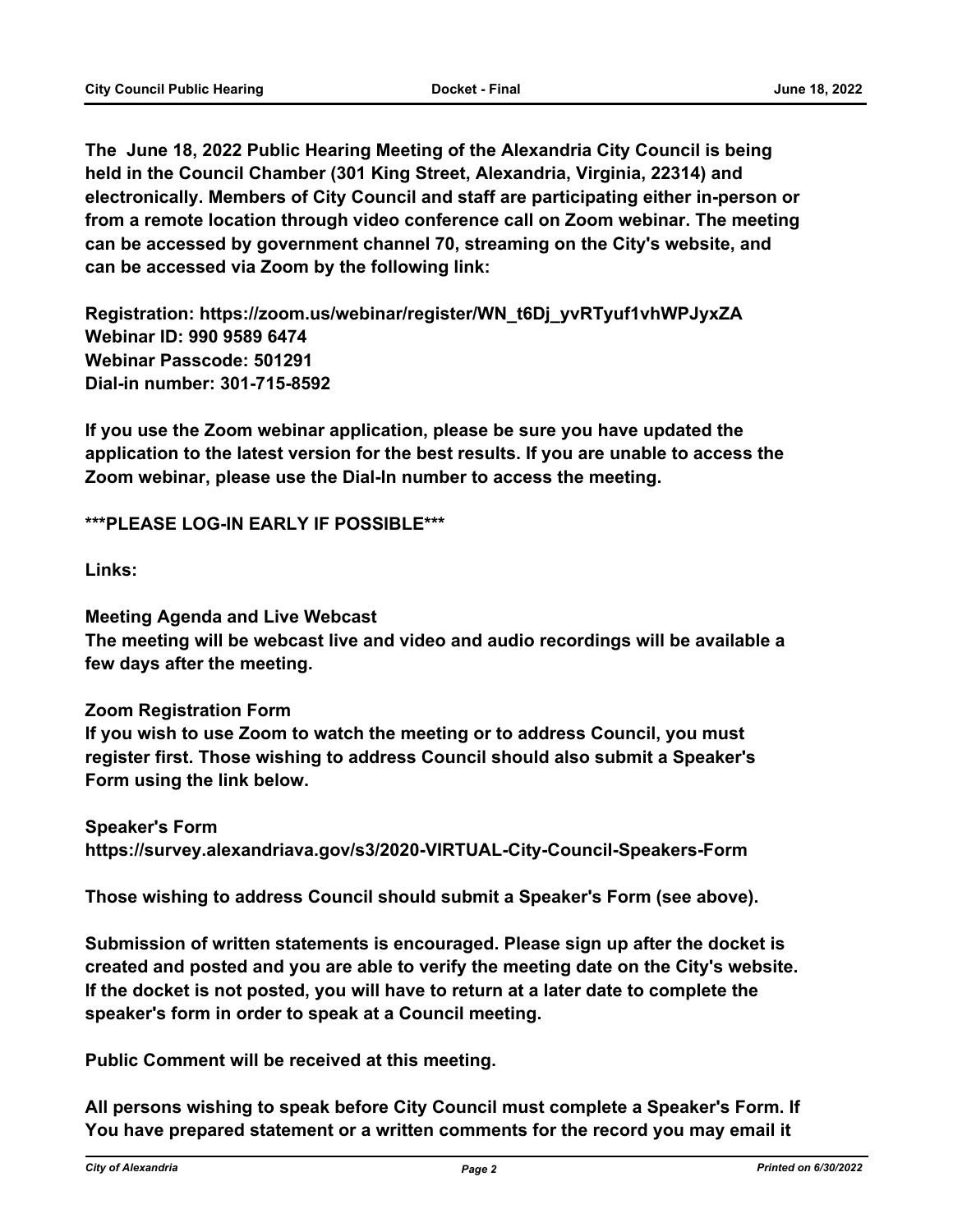**to the City Clerk at CouncilComment@alexandriava.gov.**

**Speakers are encouraged to submit their written comments to the City Clerk.**

#### **\*\*\*\*\***

**Individuals requiring translation services should contact the City Clerk and Clerk of Council at gloria.sitton@alexandriava.gov or at 703.746.4550. We request that you provide a 48-hour notice so that the proper arrangements may be made. Please specify the language for translation when you make the request.**

**Las personas que requieran servicios de traducción deben comunicarse con el Secretario de la Ciudad y el Secretario del Consejo en gloria.sitton@alexandriava.gov o al 703.746.4550. Le solicitamos que proporcione un aviso de 48 horas para que se puedan hacer los arreglos necesarios. Por favor, especifique el idioma de traducción cuando realice la solicitud.**

**\*\*\*TAKE NOTICE: City Council will take a lunch break in the middle of the docket at a reasonable time when the agenda allows for a break.\*\*\***

**\*\*\*\*\***

- **I. OPENING**
- **1. Calling the Roll.**
- **2. Public Discussion Period**

**[This period is a public comment period on items not listed on the agenda. The first 15 speakers will speak at the beginning of the meeting. Any remaining speakers will be heard at the conclusion of the docketed items.]**

### **II. REPORTS OF BOARDS, COMMISSIONS AND COMMITTEES**

### **ACTION CONSENT CALENDAR (3-6)**

### **Planning Commission**

# **3. [22-1330](http://alexandria.legistar.com/gateway.aspx?m=l&id=/matter.aspx?key=14928)** Zoning Text Amendment #2022-00008

(A) Initiation of a text amendment and (B) public hearing and consideration of a text amendment to the zoning ordinance to amend various sections of Article II to correct technical errors, to clarify open space and floor area regulations as related to accessory structures, and to define principal building; to amend section 7-103 to allow certain accessory structures forward of a front building wall for non-residential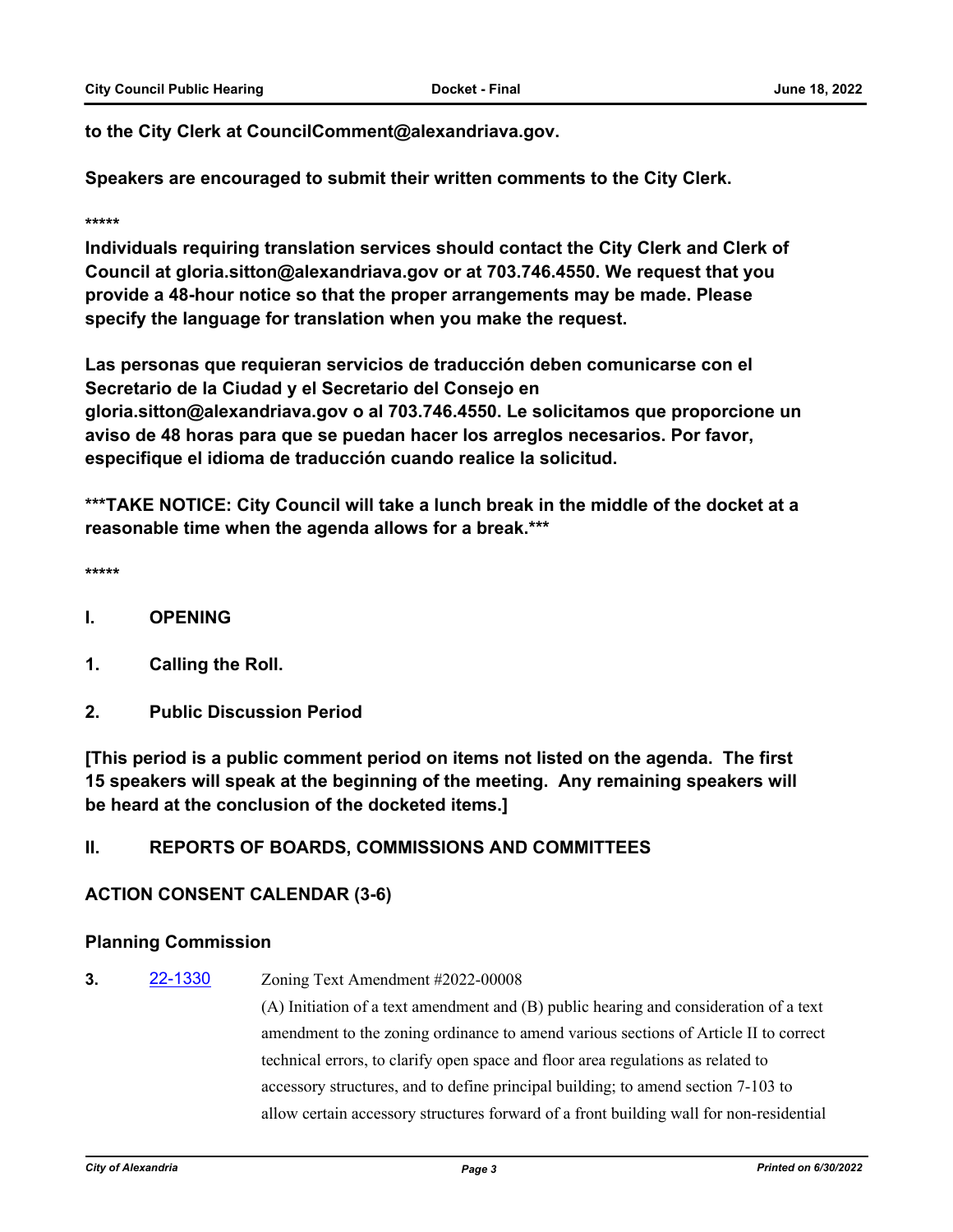lots; to amend sections 7-301 and 12-213 to clarify language related to home occupation limitations; to amend section 7-902 to clarify language related to zone transition setbacks; to amend section 11-1302 to specify what is authorized by special exception approval; and to amend section 12-102 to correct a technical error related to residential reuse. Staff: City of Alexandria, Department of Planning & Zoning Planning Commission Action: Recommended Approval 7-0 [22-1330\\_Staff Report](http://alexandria.legistar.com/gateway.aspx?M=F&ID=a93ad505-826f-4f54-9785-879bb0af676c.pdf) [22-1330\\_Presentation](http://alexandria.legistar.com/gateway.aspx?M=F&ID=bff64013-514b-4c0d-b46c-0fdae4dcfbb0.pdf) *Attachments:* **4.** [22-1328](http://alexandria.legistar.com/gateway.aspx?m=l&id=/matter.aspx?key=14926) Special Use Permit #2022-00024 1101 King Street Public Hearing and consideration of a request for a Special Use Permit for a conversion from nonresidential to residential use for the upper floors of an existing building including a parking reduction; zoned KR/King Street urban retail. Applicant: AREP SOF III King Street LLC, represented by Kenneth W. Wire, attorney Planning Commission Action: Recommended Approval 7-0 [22-1328\\_Staff Report](http://alexandria.legistar.com/gateway.aspx?M=F&ID=99799084-59b1-45be-80b8-f17b68cc9bf6.pdf) [22-1328\\_Presentation](http://alexandria.legistar.com/gateway.aspx?M=F&ID=66ee304f-35ef-4348-8c0d-6564ee53f2e8.pdf) *Attachments:* **5.** [22-1331](http://alexandria.legistar.com/gateway.aspx?m=l&id=/matter.aspx?key=14929) Rezoning #2022-00002 31 and 33 East Bellefonte Avenue Public Hearing and consideration of a request for an amendment to the official zoning map to change the zone from R-2-5/Single- and two-family to RB/Townhouse; zoned R-2-5/Single- and two-family. Applicant: Megan Lantz, Catterson Oh, and Michelle Taylor, represented by Kim Robbert Planning Commission Action: Recommended Approval 6-1 [22-1331\\_Staff Report](http://alexandria.legistar.com/gateway.aspx?M=F&ID=e778e4d5-651e-435f-8443-94c2c9ff3a9b.pdf) 22-1331 Presentation *Attachments:* **6.** [22-1329](http://alexandria.legistar.com/gateway.aspx?m=l&id=/matter.aspx?key=14927) Development Special Use Permit #2021-10022 3120 Colvin Street - Colvin Street Garage Public Hearing and consideration of a request for a Development Special Use Permit

and Site Plan with modifications to construct a 2-story commercial building for general auto repair and a warehouse, including a Special Use Permit to increase the Floor Area Ratio to 0.96; zoned: I/Industrial. Applicant: Khanh Nguyen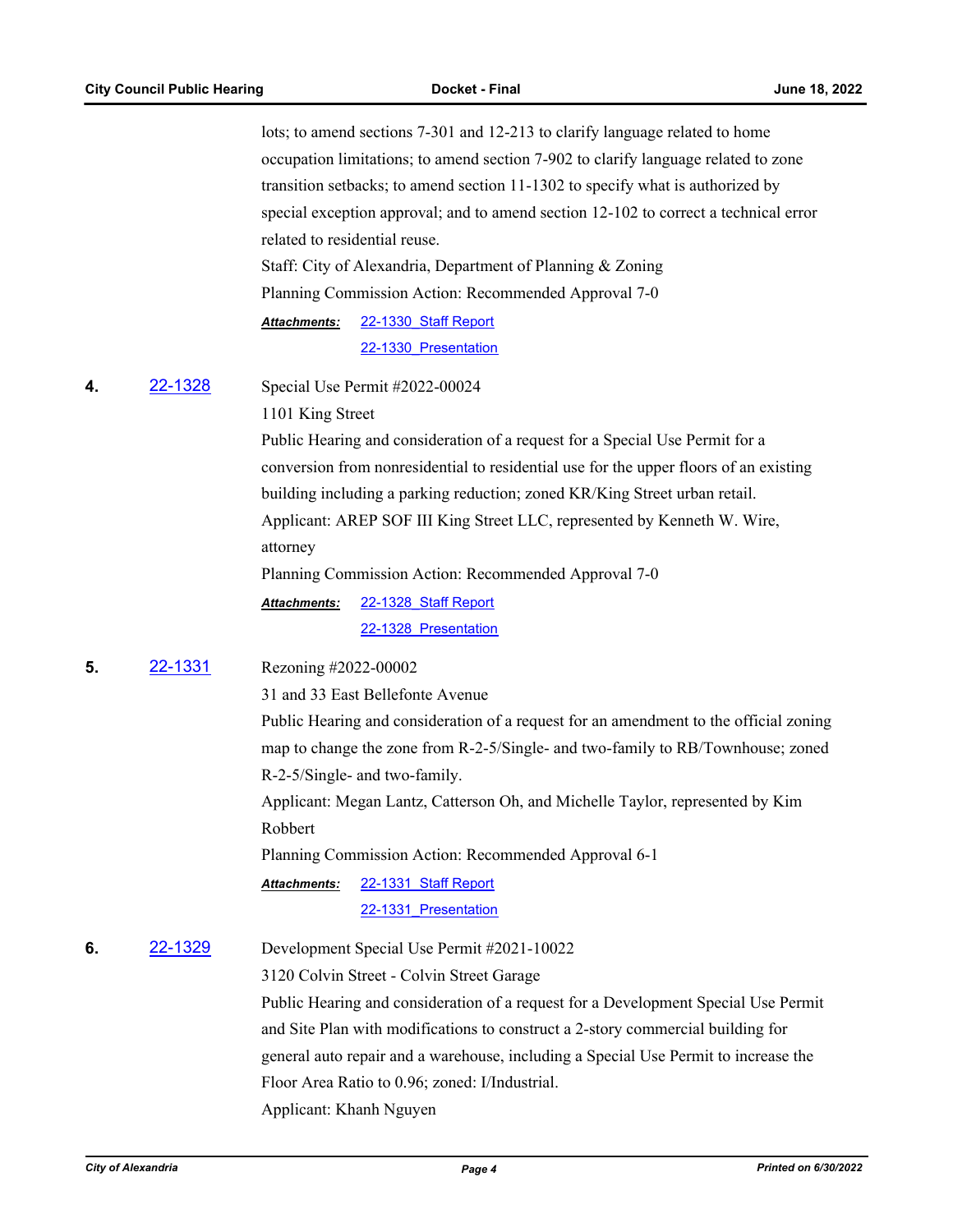Planning Commission Action: Recommended Approval 7-0

[22-1329\\_Staff Report](http://alexandria.legistar.com/gateway.aspx?M=F&ID=562239a5-a234-470d-bb86-07827c896a93.pdf) [22-1329\\_Presentation](http://alexandria.legistar.com/gateway.aspx?M=F&ID=3c0c0ea3-a5d9-4442-a951-8f228d33da61.pdf) *Attachments:*

### **END OF ACTION CONSENT CALENDAR**

# **III. ROLL-CALL CONSENT CALENDAR (7-11)**

**7.** [22-1223](http://alexandria.legistar.com/gateway.aspx?m=l&id=/matter.aspx?key=14821) Public Hearing, Second Reading and Final Passage of an Ordinance to amend and reordain Section 5-602(A) (COORDINATED DEVELOPMENT DISTRICTS CREATED, CONSISTENCY WITH MASTER PLAN, REQUIRED APPROVALS) of the City of Alexandria Zoning Ordinance, in accordance with the text amendment heretofore approved by city council as Text Amendment No. 2022-00002 (Implementation Ordinance for Text Amendment No. 2022-00002 associated with Eisenhower East Block 23 approved by City Council on May 14, 2022). [ROLL-CALL VOTE]

> [22-1223\\_cover](http://alexandria.legistar.com/gateway.aspx?M=F&ID=851aac4f-3b83-40a8-9e6a-a4f14145e4bd.doc) *Attachments:* [22-1223\\_ordinance](http://alexandria.legistar.com/gateway.aspx?M=F&ID=769e9dc6-a5e6-41d9-9875-327f63072cc0.doc) [22-1223\\_Final Ordinance](http://alexandria.legistar.com/gateway.aspx?M=F&ID=34925b26-3ca3-4a37-8dd0-c2b0b9360e05.pdf)

#### **8.** [22-1287](http://alexandria.legistar.com/gateway.aspx?m=l&id=/matter.aspx?key=14885)

Public Hearing, Second Reading and Final Passage of an Ordinance to Amend and Reordain Chapter 8 (Parking and Traffic Regulations) of Title 5 (Transportation and Environmental Services) of the Code of the City of Alexandria, Virginia, 1981, as amended. [ROLL-CALL VOTE]

| <b>Attachments:</b> | 22-1097 Attachment 1 Ordinance Cover Sheet            |
|---------------------|-------------------------------------------------------|
|                     | 22-1097 Attachment 2 Ordinance                        |
|                     | 22-1097 Attachment 3 Resolution                       |
|                     | 22-1097 Attachment 4 Map                              |
|                     | 22-1097 Attachment 5 Parking Data                     |
|                     | 22-1097 Attachment 6 - Traffic & Parking Board Letter |
|                     | 22-1097 Attachment 7 Presentation                     |
|                     | 22-1287 letter                                        |
|                     | 22-1287 Final Resolution                              |
|                     | 22-1287 Final Ordinance                               |

# **9.** [22-1288](http://alexandria.legistar.com/gateway.aspx?m=l&id=/matter.aspx?key=14886) Public Hearing, Second Reading and Final Passage of an Ordinance Authorizing and Empowering the Issuance, Sale and Delivery of General Obligation Bonds to Finance City and Schools Capital Projects and to Refund Certain Outstanding Bonds of the City. [ROLL-CALL VOTE]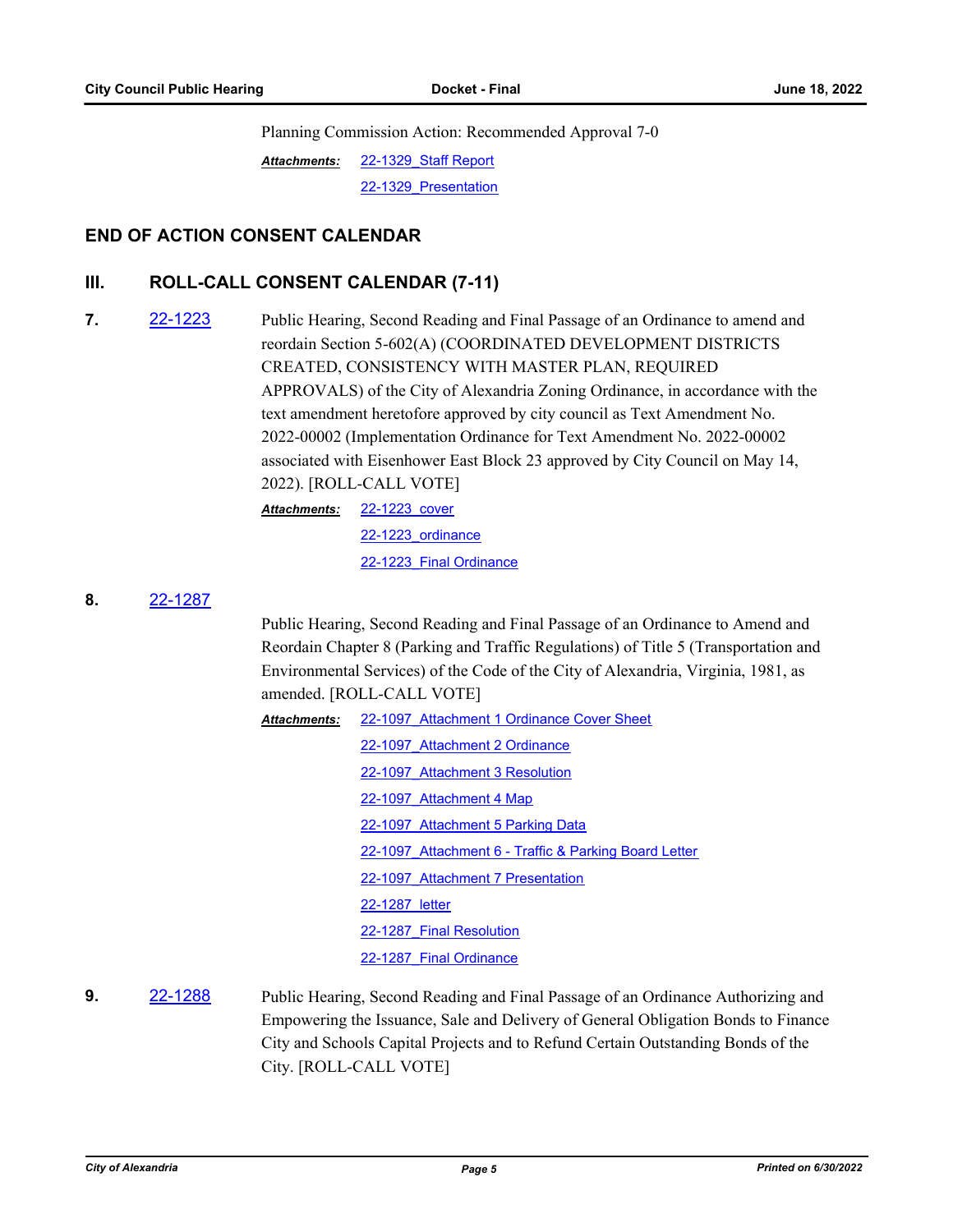|     | <b>City Council Public Hearing</b> |                                                                                                                                                                                                                                                                 | Docket - Final<br>June 18, 2022<br>21-1193 Att 1 - Bond Authorization 2019 ordinance cover                                                                                                                                                                                                       |  |  |
|-----|------------------------------------|-----------------------------------------------------------------------------------------------------------------------------------------------------------------------------------------------------------------------------------------------------------------|--------------------------------------------------------------------------------------------------------------------------------------------------------------------------------------------------------------------------------------------------------------------------------------------------|--|--|
|     |                                    | <b>Attachments:</b>                                                                                                                                                                                                                                             |                                                                                                                                                                                                                                                                                                  |  |  |
|     |                                    |                                                                                                                                                                                                                                                                 | 21-1193 Att 2 - Bond Authorization 2019 ordinance.doc                                                                                                                                                                                                                                            |  |  |
|     |                                    |                                                                                                                                                                                                                                                                 | 21-1193 Att 3 - Form of Bond                                                                                                                                                                                                                                                                     |  |  |
|     |                                    |                                                                                                                                                                                                                                                                 | 22-1288 Final Ordinance                                                                                                                                                                                                                                                                          |  |  |
| 10. | 22-1290                            |                                                                                                                                                                                                                                                                 | Public Hearing, Second Reading and Final Passage of an Ordinance to Make                                                                                                                                                                                                                         |  |  |
|     |                                    |                                                                                                                                                                                                                                                                 | Appropriations for the Support of the City Government for Fiscal Year 2023.                                                                                                                                                                                                                      |  |  |
|     |                                    | [ROLL-CALL VOTE]                                                                                                                                                                                                                                                |                                                                                                                                                                                                                                                                                                  |  |  |
|     |                                    | Attachments:                                                                                                                                                                                                                                                    | 22-1240 Att 1 - FY 2023 App Ord Cover                                                                                                                                                                                                                                                            |  |  |
|     |                                    |                                                                                                                                                                                                                                                                 | 22-1240 Att 2 - FY 2023 App Ord.docx                                                                                                                                                                                                                                                             |  |  |
|     |                                    |                                                                                                                                                                                                                                                                 | 22-1240 Att 3 - Table 1 - Departments and Funds                                                                                                                                                                                                                                                  |  |  |
|     |                                    |                                                                                                                                                                                                                                                                 | 22-1240 Att 4 - Table II - Revenue                                                                                                                                                                                                                                                               |  |  |
|     |                                    |                                                                                                                                                                                                                                                                 | 22-1290 Final Ordinance                                                                                                                                                                                                                                                                          |  |  |
| 11. | 21-1114                            |                                                                                                                                                                                                                                                                 | Public Hearing, Second Reading and Final Passage of an Ordinance to vacate two<br>alleys located in the 700 block of North West Street (VAC No. 2020-00004)<br>(Implementation Ordinance for Vacation No. 2020-00004 associated with Braddock<br>West approved by City Council on May 15, 2021). |  |  |
|     |                                    | <b>Attachments:</b>                                                                                                                                                                                                                                             | 21-1114 cover                                                                                                                                                                                                                                                                                    |  |  |
|     |                                    |                                                                                                                                                                                                                                                                 | 21-1114 ordinance<br>21-1114 Final Ordinance                                                                                                                                                                                                                                                     |  |  |
| 12. | <u>22-1339</u>                     | Public Hearing, Second Reading and Final Passage of an Ordinance to Make<br>Supplemental Appropriations for the Support of the City Government for Fiscal Year<br>2022. [ROLL-CALLVOTE]<br>22-1339 Attachment 1 - Ordinance Cover June 2022 SAO<br>Attachments: |                                                                                                                                                                                                                                                                                                  |  |  |
|     |                                    |                                                                                                                                                                                                                                                                 | 22-1339 Attachment 2 - June 2022 Supplemental Appropriation Ordinance                                                                                                                                                                                                                            |  |  |
|     |                                    |                                                                                                                                                                                                                                                                 | 22-1339 Attachment 3 - Grant Attachment June 2022 SAO                                                                                                                                                                                                                                            |  |  |
|     |                                    |                                                                                                                                                                                                                                                                 | 22-1339 Final Ordinance                                                                                                                                                                                                                                                                          |  |  |
|     |                                    | <b>END OF ROLL-CALL CONSENT CALENDAR</b>                                                                                                                                                                                                                        |                                                                                                                                                                                                                                                                                                  |  |  |
| IV. |                                    |                                                                                                                                                                                                                                                                 | <b>REPORTS AND RECOMMENDATIONS OF THE CITY MANAGER</b>                                                                                                                                                                                                                                           |  |  |

**13.** [22-1307](http://alexandria.legistar.com/gateway.aspx?m=l&id=/matter.aspx?key=14905) Public Hearing and Consideration to Name the City Facility at 4850 Mark Center Drive to honor former Councilwoman Redella S. "Del" Pepper. [22-1307\\_Resolution 3037](http://alexandria.legistar.com/gateway.aspx?M=F&ID=6f29f86a-b444-4fed-897c-ce992d6128b0.pdf) [22-1307\\_4850 Mark Center Dr Naming Community Engagement](http://alexandria.legistar.com/gateway.aspx?M=F&ID=6f517b8d-cc7d-431a-8673-43feadd7feb2.pdf) *Attachments:*

**14. [22-1308](http://alexandria.legistar.com/gateway.aspx?m=l&id=/matter.aspx?key=14906)** Public Hearing and Consideration of a License Extension, Amendment No. 5, between the City of Alexandria and the Tall Ship Providence Foundation for the Docking of the Tall Ship Providence in the City Marina.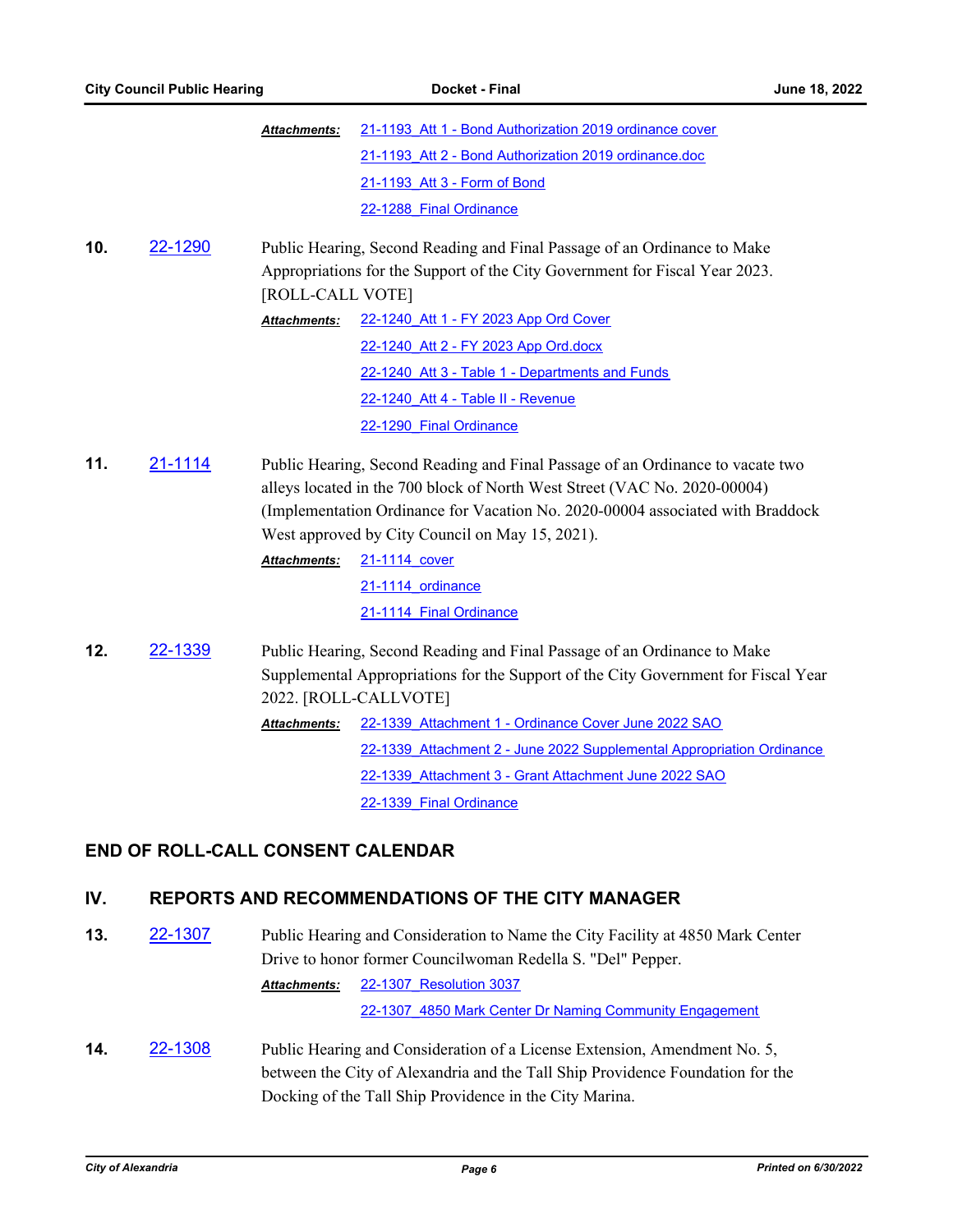|                |                                                                                                                                                                                        | <b>Attachments:</b>                                                                                                                                                                                                                                                                                                      | 22-1308 Attachment 1 TSPF License Amendment 5<br>22-1308 Attachment 2 TSPF Full Agrement Amendment 4                                                                                                                                                                                                                                   |  |  |
|----------------|----------------------------------------------------------------------------------------------------------------------------------------------------------------------------------------|--------------------------------------------------------------------------------------------------------------------------------------------------------------------------------------------------------------------------------------------------------------------------------------------------------------------------|----------------------------------------------------------------------------------------------------------------------------------------------------------------------------------------------------------------------------------------------------------------------------------------------------------------------------------------|--|--|
| 15.            | 22-1284<br>Public Hearing and Consideration of a Lease Agreement Between the City and<br>Jeffrey L. Yates, TR for Use of Public Right of Way Adjacent to 1050 North Fayette<br>Street. |                                                                                                                                                                                                                                                                                                                          |                                                                                                                                                                                                                                                                                                                                        |  |  |
|                |                                                                                                                                                                                        | <b>Attachments:</b>                                                                                                                                                                                                                                                                                                      | 22-1284 Lease Letter of Intent for Proposed Lease Between City of Alexandria                                                                                                                                                                                                                                                           |  |  |
| 16.<br>22-1292 |                                                                                                                                                                                        | Public Hearing and Consideration of a Five-Year License Agreement between the<br>City of Alexandria, Virginia and Harbor Link Virginia, LLC. to install conduits and<br>dark fiber in the City's rights-of-ways but not provide telecommunications service or<br>cable service in the City.                              |                                                                                                                                                                                                                                                                                                                                        |  |  |
|                |                                                                                                                                                                                        | <b>Attachments:</b>                                                                                                                                                                                                                                                                                                      | 22-1292 Attachment 1 Harbor Link License Agreement                                                                                                                                                                                                                                                                                     |  |  |
|                |                                                                                                                                                                                        |                                                                                                                                                                                                                                                                                                                          | 22-1292 Attachment 2 Map Route                                                                                                                                                                                                                                                                                                         |  |  |
|                |                                                                                                                                                                                        |                                                                                                                                                                                                                                                                                                                          | 12-1218 Attachment 3 Harbor Link License Council Presentation                                                                                                                                                                                                                                                                          |  |  |
| 17.            | 22-1291                                                                                                                                                                                | <b>Attachments:</b>                                                                                                                                                                                                                                                                                                      | Public Hearing and Consideration and Approval of a Form Lease for Renewing and<br>Issuing Leases to Artists and Arts Organizations through September 30, 2027 at the<br>Torpedo Factory Art Center located at 105 N. Union Street.<br>22-1291 Attachment 1 TFAC Lease 2022<br>22-1291 Attachment 2 TFAC Operating Rules and Procedures |  |  |
| 18.            | 22-1315                                                                                                                                                                                | Public Hearing and Consideration of extension of License Agreement between the<br>City of Alexandria and St. Stephen's and St. Agnes School for the use of the<br>recreational facilities located at Ft. Ward Park.<br>22-1315 Draft license agreement between St. Stephen's and St. Agnes School<br><b>Attachments:</b> |                                                                                                                                                                                                                                                                                                                                        |  |  |
| 19.            | 22-1336                                                                                                                                                                                | <b>Attachments:</b>                                                                                                                                                                                                                                                                                                      | Public Hearing and Consideration of a Lease Agreement Between the City and<br>Sheikh Mohammad Arshad to Use City-owned Property at 206 Strand Street.<br>22-1336 Lease Agreement                                                                                                                                                       |  |  |

# **V. REPORTS OF BOARDS, COMMISSIONS AND COMMITTEES (continued)**

### **Planning Commission (continued)**

**20.** [22-1332](http://alexandria.legistar.com/gateway.aspx?m=l&id=/matter.aspx?key=14930) Encroachment #2022-00004

4901, 4915 Polk Avenue, and unimproved public right-of-way - Alexandria Free Methodist Church

# **(This item was previously deferred from the May 14, 2022 Public Hearing Meeting)**

Public Hearing and consideration of requests for an Encroachment on an unimproved portion of public right-of-way to permit construction of a segment of a private driveway; zoned: R-20/Single-family zone (Seminary Hill/Strawberry Hill).